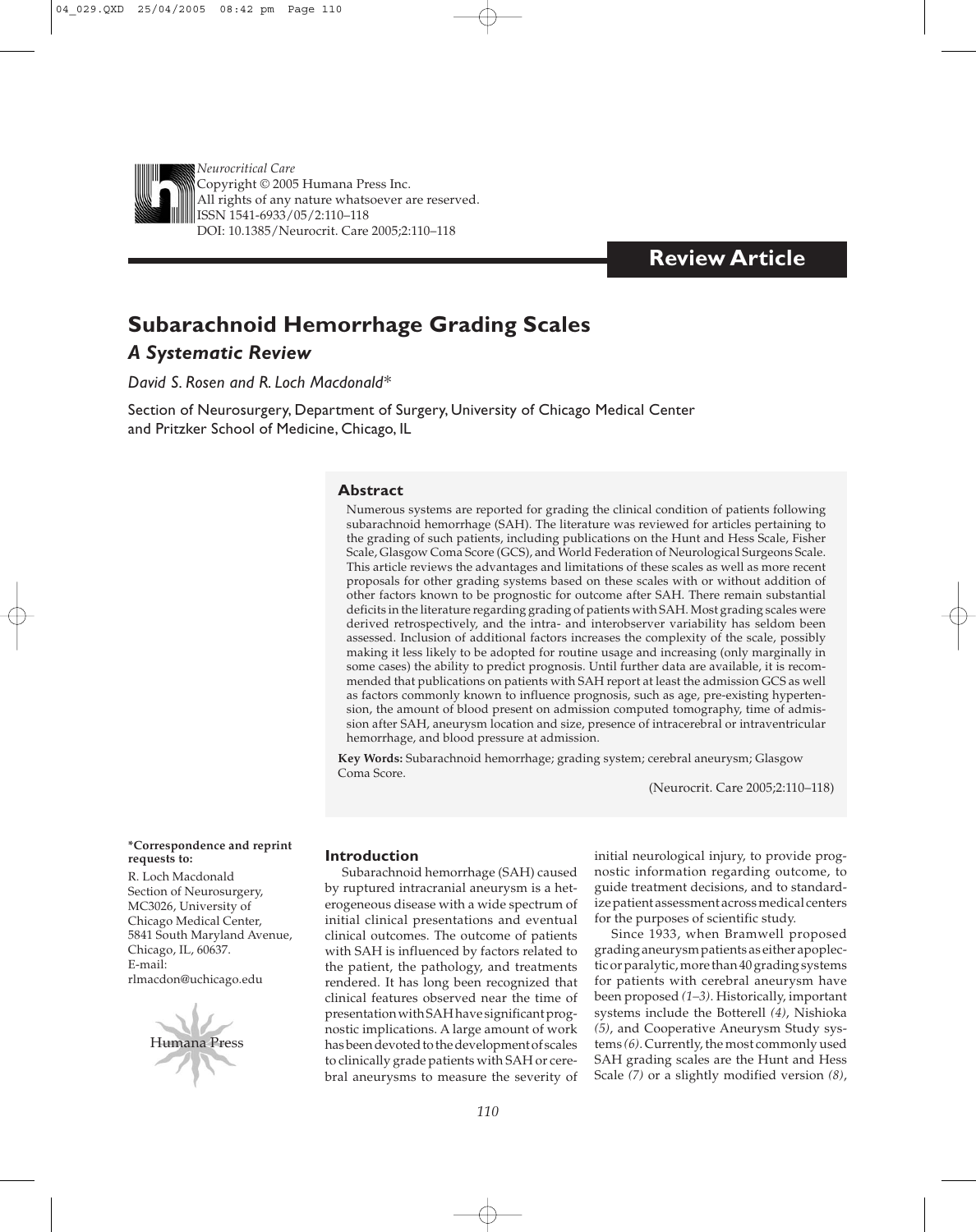the Fisher Scale *(9)*, the Glasgow Coma Score (GCS; ref. *10*), and the World Federation of Neurological Surgeons (WFNS) Scale *(11–13)*. Numerous other grading scales have been proposed recently, most of which are modifications of existing scales.

The sheer number of SAH grading scales prohibits a concise comprehensive review. Instead, we have conducted a systematic review of the medical literature for articles examining and comparing the most commonly used SAH grading scales. Recently proposed grading scales are given additional attention, because they may not have had time to gain widespread usage.

#### **Methods**

We conducted a systematic review of the medical literature for articles pertaining to the most commonly used SAH grading scales as well as recently proposed grading scales. A MEDLINE search was conducted of articles published between 1966 and March 2004. Publication language other than English was not an exclusion criterion. The search terms were "subarachnoid hemorrhage" or "aneurysm" and "grading" or "grade," in different combinations. Titles were reviewed, and then the abstracts of articles pertaining to cerebral aneurysms were reviewed. The articles were included if the purpose of the article was to use or create a grading scale on which to predict outcome after SAH. Articles were excluded if they examined a single prognostic factor (such as age or a biochemical measurement) and related this factor to outcome or if factors were used to predict some other complication of SAH (such as vasospasm), rather than outcome. Articles studying selected groups of patients with SAH were excluded (such as attempts to improve outcome prediction in only poor-grade patients), as were some articles that simply used multivariate analysis to list prognostic factors for outcome following SAH. Otherwise, publications generally were included because very relevant older publications, which might not employ criteria presently considered scientifically rigorous, are still important to the field. The reference list of each reviewed article was examined to find additional relevant articles that met the inclusion and exclusion criteria. We independently reviewed articles specifically addressing SAH grading scale creation, validity, or comparison among scales. The data included in most publications did not permit independent calculation of validity and reliability for the published scales if it had not already been performed. If stated, relevant values are cited.

#### **Results**

The literature addressing SAH grading scales contains some deficiencies. It was observed that more attention has focused on the development of new grading scales than on the validation of existing scales. Most of the reported grading systems are based on the expert opinions of the authors and are applied to a relatively small set of patients, usually selected from a single institution. Some series included only patients undergoing surgery, which limited the use of the grading scale to determine whether or not the prognosis for outcome was so dismal that treatment could reasonably be withheld. Few publications included patients undergoing endovascular treatment of aneurysms. Outcome assessment was often retrospective or conducted by an individual not clearly blinded to the initial

patient condition. Furthermore, the outcome scales used are often poorly described, patients are lost to follow-up, and uniform follow-up times are not used. Apaucity of validation studies exists, and only a small number of studies have been conducted to compare different grading systems. No prospective, controlled, comparison studies have been published.

There were a large number of recent references to the Hunt and Hess Scale, GCS, Fisher Scale, and WFNS Scale. Articles that focused on the role of grading as one of the prognostic factors for outcome following SAH were not included in this article, unless there was specific relevant information about the grading scale. Areview of 184 articles regarding SAH published in nine neurological journals between 1985 and 1992 showed that 71% of authors used the Hunt and Hess and Hunt and Kosnik Scales, 19% used the WFNS Scale or GCS, and 10% used other scales *(13)*. Numerous modifications to these grading systems have been suggested *(3,14–26)*.

#### *The Hunt and Hess and Hunt and Kosnik Scales*

The Hunt and Hess scale was proposed in 1968 as a modification to an older system originally reported by Botterell and colleagues in 1956 (Table 1; refs. *4* and *7*). The scale was intended to be a gage of surgical risk and to aid neurosurgeons in deciding on the appropriate time after SAH at which the neurosurgeon should operate. It was based on the opinion of its authors, who judged that the most important clinical signs of SAH were: (a) the intensity of meningeal inflammatory reaction, (b) the severity of neurological deficit, (c) the level of arousal, and (d) the presence of associated disease. Therefore, a grading system based on the level of severity (or axis) of the first three signs was created. The Hunt and Hess scale has five grades incorporating all three axes, with differentiation between grades made by descriptive terminology. A modification was added for severe systemic disease, which places the patient in the next most severe grade. In 1974, Hunt and Kosnik proposed a modification of their SAH scale by adding a zero grade for unruptured aneurysms and 1a grade for a fixed neurological deficit in the absence of other signs of SAH *(8)*.

The most important advantages of the Hunt and Hess Scale are that it is widely known in the neuroscientific community and that it is well-entrenched in the literature on SAH. It is also relatively easy to administer, because multiple steps are not required to derive a comprehensive grade. However, in the introduction to their article, Hunt and Hess acknowledged the most significant flaws of the scale, stating, "It is recognized that such classifications are arbitrary and that the margins between categories may be ill defined"*(7)*.

Many of the terms used to define the grades (such as drowsy, stupor, and deep coma) are vague and subject to variable interpretation. Moreover, the Hunt and Hess Scale considers three axes of clinical signs in one scale. When patients present at different points on the axes, clinicians are forced to use their judgment in determining which axis is most important. For example, although uncommon, a patient might present with severe headache, intact level of consciousness, and hemiplegia. On the arousal axis, the patient is without deficit and could be assigned grade 2. However, the patient also has a severe neurological deficit and, therefore, could be assigned grade 4. In this case, the clinician must decide which axis should be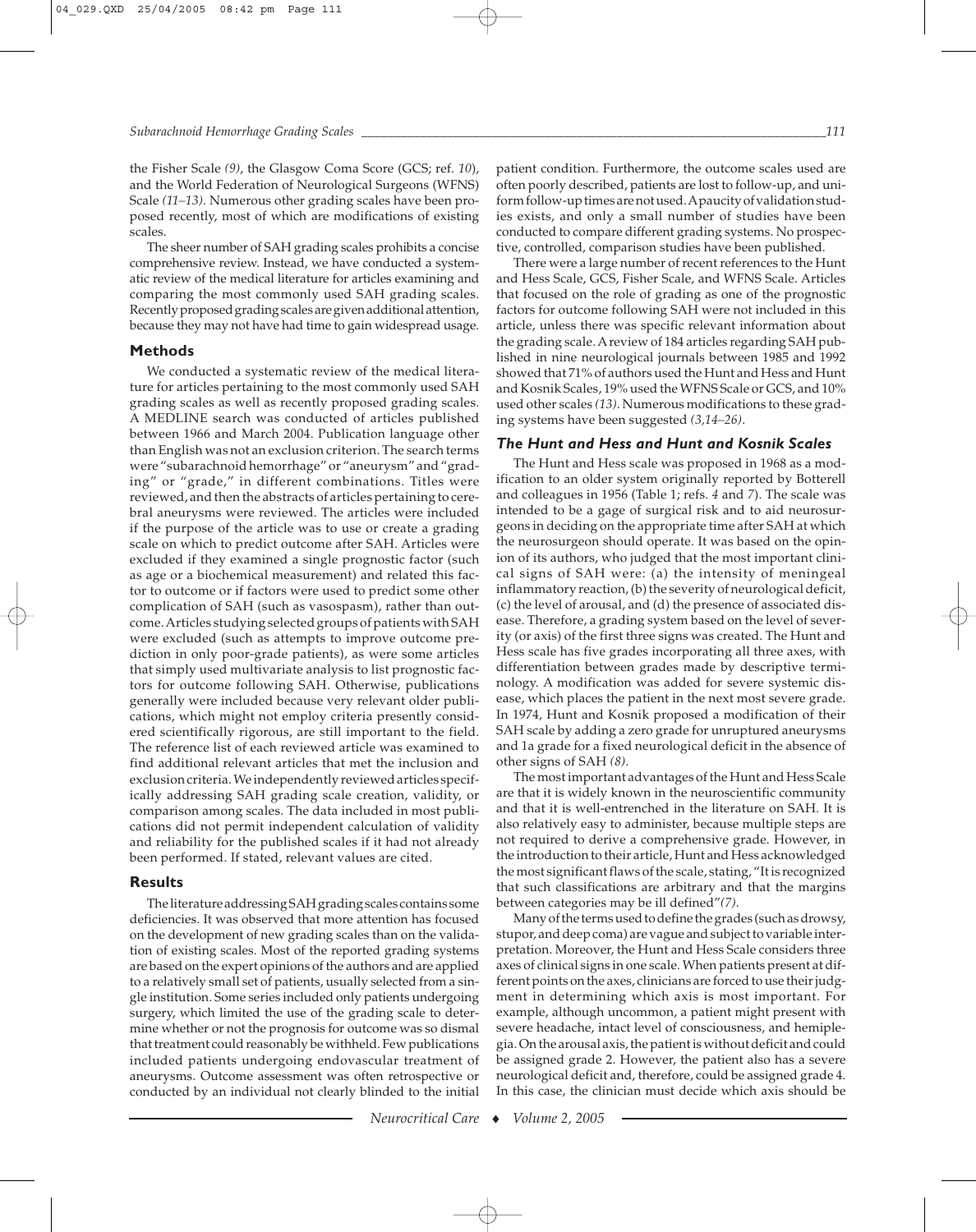| Grade          | Botterell et al. (4)                                                                                                                                                                        | Hunt and Hess $(7)^a$                                                                                         | <b>WFNS</b> (11)                              |
|----------------|---------------------------------------------------------------------------------------------------------------------------------------------------------------------------------------------|---------------------------------------------------------------------------------------------------------------|-----------------------------------------------|
|                | Conscious with or without signs<br>of blood in the subarachnoid space                                                                                                                       | Asymptomatic or minimal headache<br>and slight nuchal rigidity                                                | GCS 15, no motor deficit                      |
| $\overline{2}$ | Drowsy without significant<br>neurological deficit                                                                                                                                          | Moderate-to-severe headache nuchal<br>rigidity, no neurological deficit other<br>than cranialnerve palsy      | GCS 13 to 14, no motor<br>deficit             |
| 3              | Drowsy with neurological deficit and<br>probably intracerebral clot                                                                                                                         | Drowsy, confusion, or mild focal deficit                                                                      | GCS 13 to 14 with motor<br>deficit            |
| $\overline{4}$ | Major neurological deficit, deteriorating<br>because of large intracerebral clots or<br>older patients with less severe<br>neurological deficit but pre-existing<br>cerebrovascular disease | Stupor, moderate-to-severe hemiparesis,<br>possibly early decerebrate rigidity and<br>vegetative disturbances | GCS 7 to 12, with or<br>without motor deficit |
| 5              | Moribund or near moribund with<br>failing vital centers and extensor<br>rigidity                                                                                                            | Deep coma, decerebrate rigidity, moribund<br>appearance                                                       | GCS 3 to 6, with or<br>without motor deficit  |

**Table 1** Clinical Grading Scales for Aneurysmal SAH

*a* Serious systemic disease such as hypertension, diabetes, severe arteriosclerosis, chronic pulmonary disease, and vasospasm on angiography result in placement in next less favorable category.

SAH, subarachnoid hemorrhage.

considered more strongly to determine a final grade. This ambiguity blurs the lines between adjacent grades and reduces the inter-rater reliability of the scale. κ values are often reported to measure the inter-rater reliability of grading systems or of various diagnostic tests.  $A\kappa = 1$  corresponds to complete agreement between raters, and a  $\kappa = 0$  corresponds to no agreement between raters. The κ values for the components of the Hunt and Hess Scale range between 0.25 for headache (marginally greater than chance) and 0.52 for level of consciousness *(27)*. The overall κ for the Hunt and Hess Scale is 0.42, which is significantly greater than that expected by chance. The κ values for the Nishioka Scale are not significantly different, nor are values for experienced evaluators compared to less experienced evaluators. Although no agreement exists regarding an acceptable κ level, these numbers were significantly below the κ for the GCS (0.69) in this article *(28)* and the κ value for another scale (0.69;*[19]*). Overall, the inter-rater variability of this scale is higher than for the GCS.

Afeature of the Hunt and Hess Scale, which is applied inconsistently, is the requirement to increase a patient's grade one level in the presence of serious systemic disease or severe vasospasm on angiography *(7)*. However, only some qualifying diseases are defined, and the level of severity necessary for upgrading is unclear. Some systemic diseases, such as hypertension, likely have a much stronger impact on the course of SAH than others, such as diabetes *(3,29)*. The added ambiguity of this feature likely increases inter-rater disagreement and may undermine the prognostic strength of the system. Comparison of the Hunt and Hess Scale, GCS, and WFNS Scale in a series of 185 patients with SAH showed that the Hunt and Hess Scale has strongest predictive power for outcome at 6 months, as assessed by the Glasgow Outcome Scale (GOS; *[29]*). The authors noted that many poor-grade patients achieved good recoveries and, therefore, that current admission grading scales are not accurate enough to be the sole basis for treatment decisions. They also found that scores on the day of operation were of more prognostic value than values observed immediately after hospitalization.

| Table 2<br>The Fisher Scale for Grading SAH on Admission CT Scan (9) |                                                                                                                                                              |  |  |  |
|----------------------------------------------------------------------|--------------------------------------------------------------------------------------------------------------------------------------------------------------|--|--|--|
| Grade                                                                | CT Scan                                                                                                                                                      |  |  |  |
|                                                                      | No blood visualized                                                                                                                                          |  |  |  |
|                                                                      | A diffuse deposition or thin layer with all vertical<br>layers of blood (interhemispheric fissure, insular<br>cistern, ambient cistern) less than 1 mm thick |  |  |  |
| З                                                                    | Localized clots and/or vertical layers of blood 1 mm<br>or greater in thickness                                                                              |  |  |  |
|                                                                      | Diffuse or no subarachnoid blood, but with<br>intracerebral or intraventricular clots                                                                        |  |  |  |

Abbreviations: SAH, subarachnoid hemorrhage; CT, computed tomography.

Several studies compressed the Hunt and Hess grades to demonstrate that patients in grades 1 to 3 had better outcomes than patients in grades 4 and 5 *(30,31)*. However, some researchers have questioned whether there are significant differences in outcome between the various Hunt and Hess grades *(17,20,21)*. From a statistical perspective, significance can be achieved if one reduces the number of outcome categories and grades in the scale, but this comes at the expense of overall precision of the grading scale. In a series of 304 patients with SAH, outcome was only significantly different between patients in Hunt and Hess grades 2 and 3 and between those in grades 3 and 4 *(17)*. In a separate analysis of 405 patients, no significant difference was observed between Hunt and Hess grades 0 to 2 *(19)*. The lack of difference in outcome between Hunt and Hess grades 1 and 2 (which are differentiated mainly on the basis of headache severity that has no known effect on outcome) was termed an oversplitting error, which weakens the prognostic power of the scale *(24)*.

New SAH grading scales based on the Hunt and Hess Scale have been proposed. Deruty et al. *(32)* proposed emphasizing the level of consciousness to compress the five grades of the Hunt and Hess Scale into three groups: 1 plus 2 (alert), 3 plus 4 (drowsy), and 5 (comatose). The new grading scale was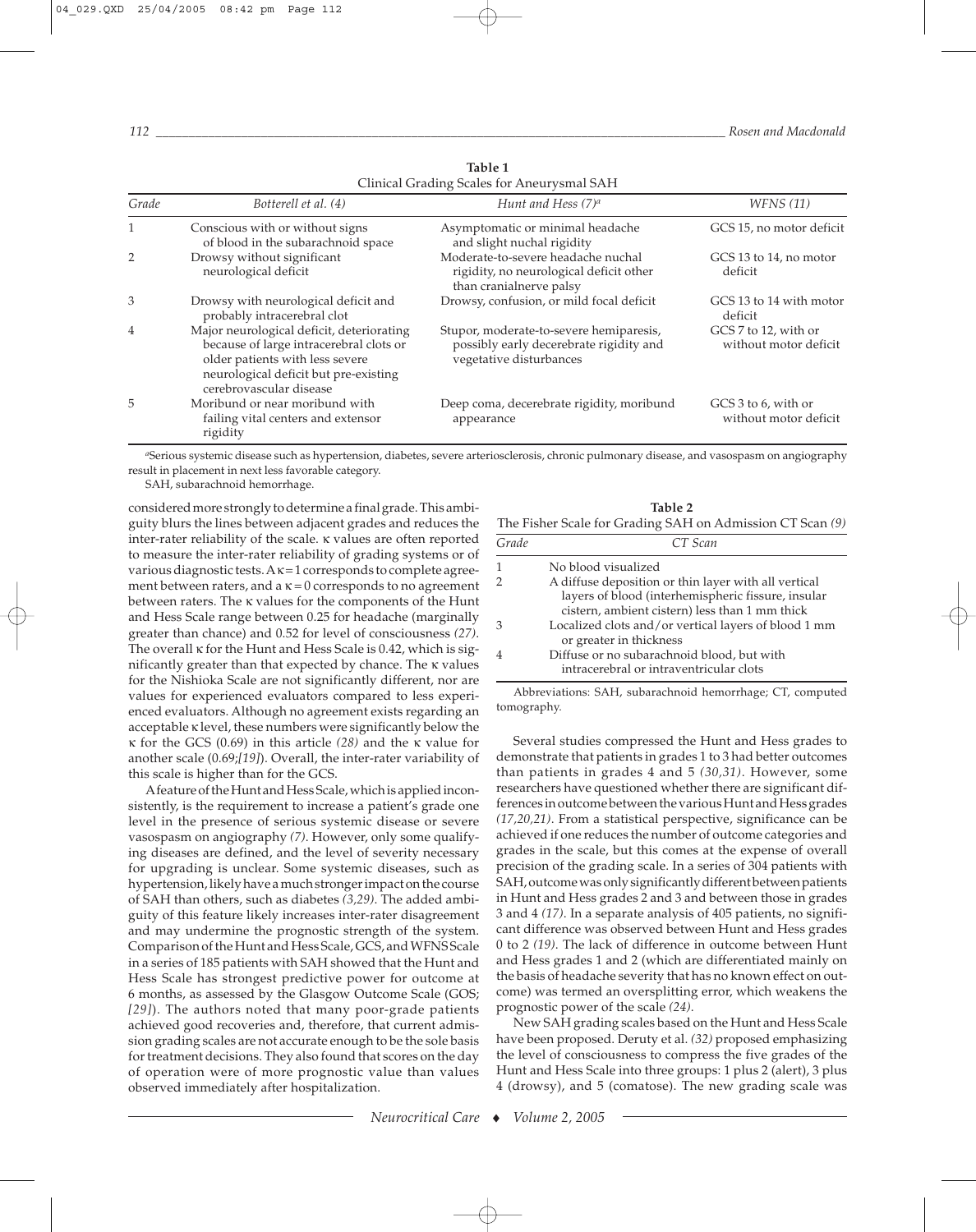| Grade          | Jagger et al. (18)                                                                                                                                                                                                                      | Ogilvy et al. (19)                                                       |
|----------------|-----------------------------------------------------------------------------------------------------------------------------------------------------------------------------------------------------------------------------------------|--------------------------------------------------------------------------|
| $\theta$       |                                                                                                                                                                                                                                         | Younger than 50 years, not in coma, Fisher score 0-2, or aneurysm <10 mm |
| 1              |                                                                                                                                                                                                                                         | Only 1 of age >50 years, coma, Fisher score 3-4, or aneurysm >10 mm      |
| $\overline{2}$ | No eye opening + abnormal flexor or<br>extensor posturing or no response                                                                                                                                                                | Two of age >50 years, coma, Fisher score 3-4, or aneurysm >10 mm         |
| 3              | Eyes open to pain + abnormal flexor or<br>extensor posturing or no response or no<br>eye opening + severe focal deficit                                                                                                                 | Three of age $>50$ years, coma, Fisher score 3–4, or aneurysm $>10$ mm   |
| 4              | Eyes open to verbal command + abnormal<br>flexor or extensor posturing or no<br>motor focal response or eyes open to<br>pain + severe deficit or no eye<br>opening + mild focal deficit                                                 | Four of age >50 years, coma, Fisher score 3-4, or aneurysm >10 mm        |
| 5              | Eyes open spontaneously + abnormal<br>flexor or extensor posturing or<br>no response or eyes open to verbal<br>command + severe focal deficit or eyes<br>open to pain + mild focal deficit or no<br>eye opening + normal motor response | Age >50, coma, Fisher score of 3-4, and aneurysm >10 mm                  |
| 6              | Eyes open spontaneously + severe<br>focaldeficit or eyes open to verbal<br>command + mild focal deficit or eyes<br>open to pain + normal motor response                                                                                 |                                                                          |
| 7              | Eyes open spontaneously + mild focal deficit<br>or eyes open to verbal command + normal<br>motor response                                                                                                                               |                                                                          |
| 8              | Eyes open spontaneously + normal motor response                                                                                                                                                                                         |                                                                          |

**Table 3** Clinical Grading Scales for Aneurysmal SAH

Abbreviations: SAH, subarachnoid hemorrhage.

applied to 74 patients and was found to correlate with outcome. Outcome was good in 71% of the alert group, 14% of drowsy group, and in none of the patients in the comatose group.

### *Grading Scales for Subarachnoid Hemorrhage Volume*

In 1980, the Fisher Scale was proposed to predict cerebral vasospasm after SAH (Table 2; ref. *9*). The scale assigns a grade based on the pattern of blood visualized on initial computed tomography (CT) scanning. It was validated prospectively in a small series of patients *(33)*. However, there are several limitations of this scale. It was developed when imaging technology had roughly one-tenth of the resolution currently available. The measurements used were actual measurements on printed CT scan images and had no relationship to the real clot thickness. Subarachnoid clot less than 1 mm in true thickness is uncommon, as is the finding of no blood on admission CT scan; therefore, grades 1 and 2 were actually be quite uncommon. Classification of patients with thick SAH and intracerebral or intraventricular blood or those with intracerebral or intraventricular hemorrhage alone is unclear. In the original description by Fisher et al. *(9)*, grade 4 included patients with intracerebral or intraventricular blood and only diffuse thin SAH. However, confusion has arisen because some patients can have thick SAH and intracerebral or intraventricular hemorrhage. The scale is subjective, but the inter-rater reliability has been reported to be high, with one series reporting a κ of 0.90 *(19)*. Finally, additional factors such as clot density and clearance rate, which may be equally important, are not considered in the Fisher Scale *(34–36)*.

Although the Fisher Scale was designed to predict cerebral vasospasm, correlation with clinical outcome has been reported *(19)*. The Fisher Scale is not comprehensive enough to serve as a primary grading system for SAH, but it has been incorporated into proposed variations of other SAH grading systems. Saveland et al. *(22)* retrospectively classified 63 patients with SAH by the Fisher and Hunt and Hess Scales. Outcome was assessed as good, fair, or poor at a mean of 19 months after SAH. The Hunt and Hess Scale was modified by assigning only Hunt and Hess patients with grade 1, 2, or 3 to the next worst grade if they had Fisher grade 3 SAH. No statistical analysis was performed, but this system was suggests to lead to better prediction of outcome.

Ogilvy and Carter *(19)* combined the Hunt and Hess and Fisher Scales with patient age as well as aneurysm size and location to create a new grading system (*see* Table 3; ref. *19*). The outcome measure was the GOS at a mean of 3.2 years after surgery. Unruptured aneurysms were included; the utility of this inclusion is unclear, because factors affecting the outcome of these patients are different than the factors that affect patients with SAH *(25)*. The scale was derived based on retrospective review but was tested and found to predict outcome prospectively in 72 patients. There was no statistically significant difference in outcome between grades 0 and 1. Comments about the scale were that it treated each factor with equal weight, that only patients treated surgically were included (which limits the use of the scale and introduces potential bias), and that the initial Hunt and Hess grade was used, even if it improved before surgery *(37)*.

Hijdra and colleagues *(26)* developed the second major scale that grades SAH on admission CT scan. They graded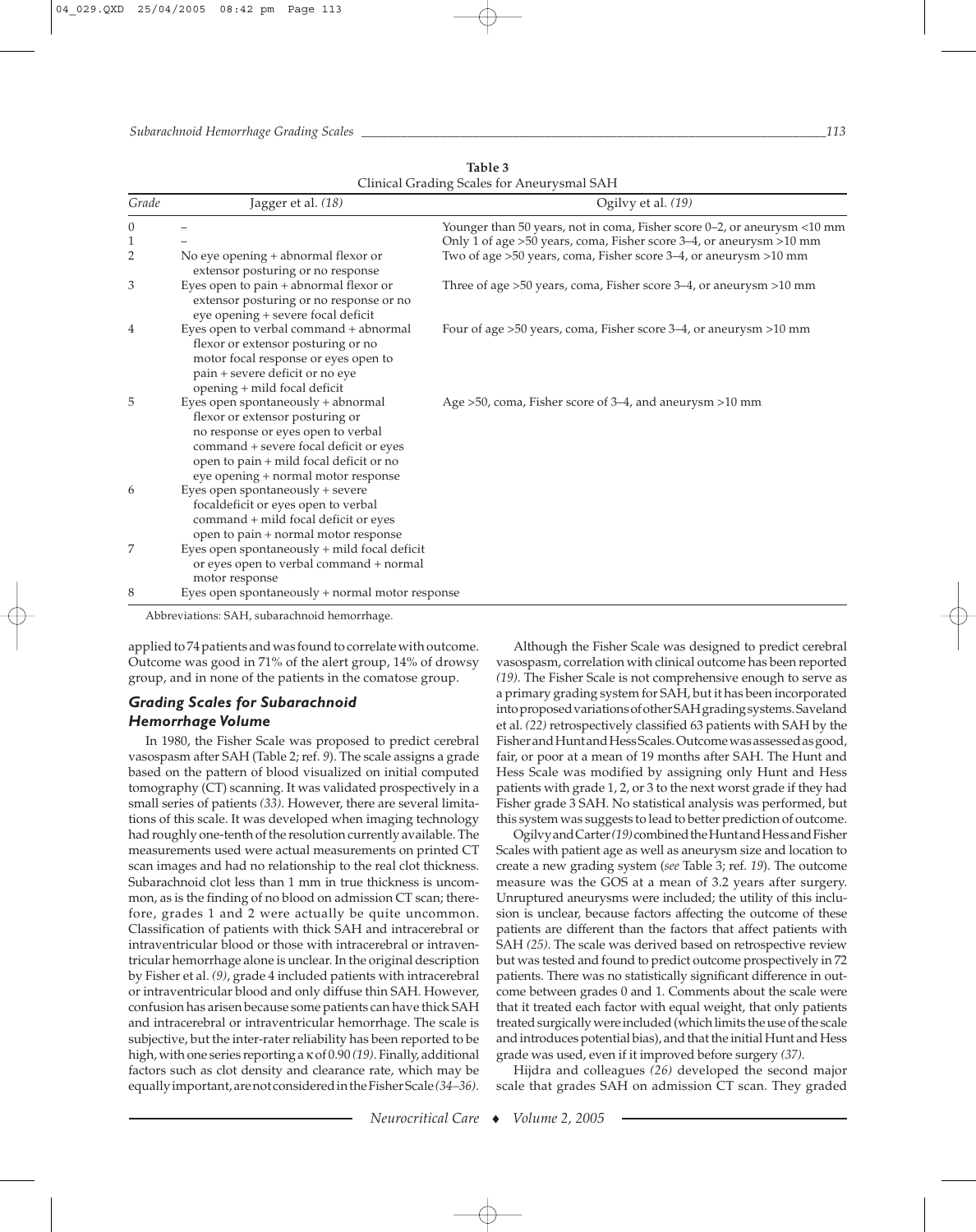each of 10 basal cisterns and fissures according to the amount of blood  $(0 = no blood; 1 = small amount of blood; 2 = mod$ erately filled with blood; 3 = completely filled with blood). The scale had high interobserver reliability with κ-values between 0.35 and 0.75. The scale was not used to predict outcome but currently is used by some groups to grade SAH on admission CT scan *(25)*.

#### *The Glasgow Coma Score*

The GCS is the most universally recognized and accepted system for grading level of consciousness (Table 4). In 1974, Teasdale and Jennett reported the GCS a bedside system for grading consciousness *(10)*. Since then, it has been applied as a grading system for neurological conditions, including closed head trauma *(38,39)*, gunshot wounds to the head *(40–42)*, spontaneous intracerebral hemorrhage *(43)*, nontraumatic coma *(44)*, and SAH *(11,16,20)*. The inter- and intrarater reliability of the GCS is strong and is superior to other methods of consciousness assessment *(45,46)*. In SAH, the GCS had a κ of 0.46 *(20)*, which increased to 0.69 if the GCS was compressed to three groups *(6–15,27)*. Assessments of neurosurgical patients by inexperienced users were reported to vary significantly from those of experts *(47)*.

The GCS measures neurological function on three axes: eye opening, verbal response, and motor response. However, unlike the Hunt and Hess Scale, each axis is graded separately. The grades from the three axes are totaled to produce a final comprehensive grade. This system requires four steps (three grading and one summation) to produce a comprehensive grade. The relative importance of the different components of the scale varies. Eye opening is commonly reduced after SAH, which could result in decreasing the clinical grade of the patient; however, the prognosis is better if the patient is otherwise normal (GCS = 14 as a result of eye opening only to speech) than it is for those who are confused with a GCS of 14 *(17)*. Speech is commonly confounded by intubation *(18)*.

Gotoh et al. *(16)* prospectively examined the prognostic strength of the GCS in a series of 765 patients with SAH who had undergone surgery. Outcome was measured at 6 months using the GOS. There was a strong correlation between higher GCS and better outcome ( $r2 = 0.62$ ;  $p < 0.001$ ). However, there were only significant differences between GCS 14 and GCS 15, with no significant differences between the remaining adjacent GCS grades. Their breakpoints appeared to be 15 and 14, 11 and 10, and 7 and 6. There were significant differences between every group when the patients were classified by the WFNS Scale. The findings highlight the statistical problem of being able to differentiate patients on scales with increasing numbers of grades, especially when outcome is only assessed relatively crudely on a 5-point scale, such as the GOS.

Additional scales have been proposed based on the GCS. The WFNS Scale, which is considered separately later because of its popularity, is the GCS with the addition of a fourth axis for a focal neurological deficit. Hirai et al. *(17)* retrospectively examined the three axes of the GCS individually in a series of 304 patients with SAH who underwent surgery whose outcomes were recorded at 6 months using the GOS. They advocated reporting each axis of the GCS separately, because outcome was similar among patients with a GCS of 15 or a verbal score of 5, irrespective of the eye and motor scores. Outcome

*114 \_\_\_\_\_\_\_\_\_\_\_\_\_\_\_\_\_\_\_\_\_\_\_\_\_\_\_\_\_\_\_\_\_\_\_\_\_\_\_\_\_\_\_\_\_\_\_\_\_\_\_\_\_\_\_\_\_\_\_\_\_\_\_\_\_\_\_\_\_\_\_\_\_\_\_\_\_\_\_\_\_\_\_\_\_\_\_ Rosen and Macdonald*

**Table 4** The Glasgow Coma Scale *(10)*

| Parameter                       | Score          |
|---------------------------------|----------------|
| Eyes                            |                |
| Open spontaneously              | 4              |
| Open to verbal command          | 3              |
| Open to pain                    | $\overline{2}$ |
| No eye opening                  | 1              |
| Best motor response             |                |
| Obeys to verbal command         | 6              |
| Localizes to painful stimulus   | 5              |
| Flexion withdrawal to pain      | 4              |
| Abnormal flexion (decorticate   | 3              |
| rigidity) to pain               |                |
| Abnormal extension (decerebrate | $\overline{2}$ |
| rigidity) to pain               |                |
| No response                     | 1              |
| Best verbal response            |                |
| Oriented and converses          | 5              |
| Disoriented and converses       | 4              |
| Inappropriate words             | 3              |
| Incomprehensible sounds         | 2              |
| No response                     |                |

was also similar among patients with GCS scores of 14 (ver $bal = 4$ , eye opening = 4, motor = 6) and 13 (verbal = 4, eye opening = 3, motor = 6 or verbal = 4, eye opening = 4, and motor = 5). In their examination of the summated GCS, significant differences in outcome were observed only between GCS 13 and GCS 14 and between GCS 7 and GCS 8.

Oshiro et al. *(20)* proposed compressing the 13 grades of the GCS into five grades: 1 (GCS: 15), 2 (GCS: 12–14), 3 (GCS: 9–11), 4 (GCS: 6–8) and 5 (GCS: 3–5). Their grading scale was an attempt to correct the lack of prognostic significance between adjacent GCS grades by compressing the grades into five groups that had a statistically significant difference in outcome. The scale increases the number of steps required to produce a comprehensive grade from a GCS 4 to a GCS 5 (three grading, one summation, and one compression). In 15 prospectively evaluated patients, two raters had κ scores of 0.46, 0.41, and 0.27 for the new GCS-based system, the Hunt and Hess Scale, and the WFNS Scale, respectively. The authors retrospectively applied the GCSbased scale to 291 patients and compared it to the WFNS and Hunt and Hess Scales. The GCS-based scale was the strongest predictor of discharge GOS, with an odds ratio of 2.6, compared to 2.3 for both the WFNS and Hunt and Hess Scales. On the other hand, the Hunt and Hess Scale was the strongest predictor of mortality, although this was believed to be less important because outcomes of patients with SAH are distributed from full recovery to death. The three scales had high agreement with each other, as judged by a κ statistic (0.63) indicating strong agreement. However, it should be noted that this analysis was based on discharge GOS, which may be an inadequate endpoint for final outcome after SAH. Additionally, the methods for determining the breakpoints for this system were not reported.

The creation of appropriate breakpoints is a key factor in the creation of a grading system that is based on compression of another system *(24)*. Breakpoints are positions on a scale where two adjacent grades connote a significant difference in outcome. In grading systems that are the product of an author's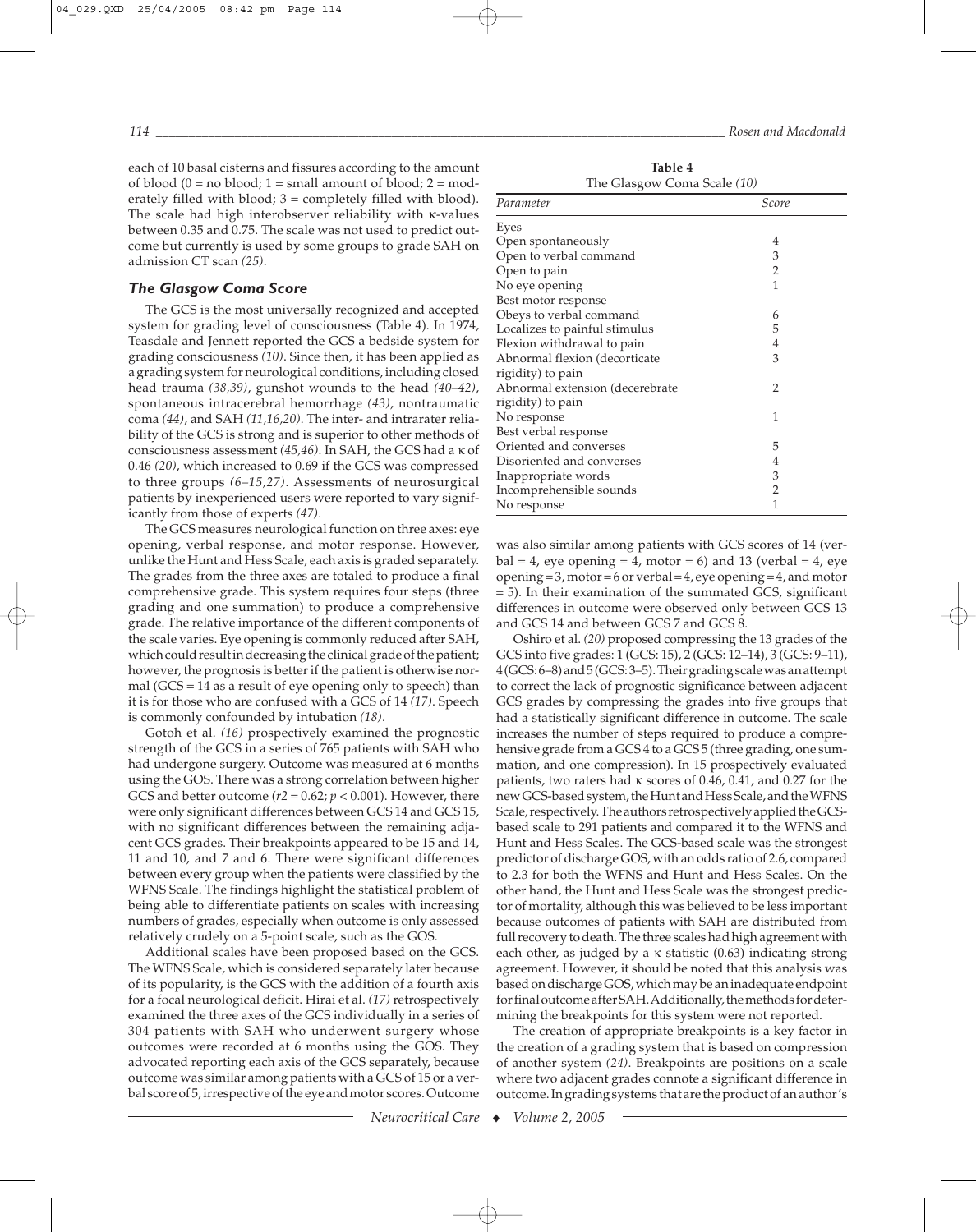opinion, these breakpoints may be arbitrary. Takagi et al. *(24)* recommended a combinatorial approach to derive breakpoints. Amathematical approach was used to derive breakpoints that created maximal intergrade differences in outcome based on the GOS at 6 months. They applied their system retrospectively to a series of 1398 patients with SAH and found that the optimal GCS groups for compression into a five-grade system are: 1 (GCS: 15), 2 (GCS: 11–14), 3 (GCS: 8–10), 4 (GCS: 4–7), and 5 (GCS: 3). These categories differ from all other scales reviewed. The authors acknowledge that other breakpoints may apply to other populations.

Another problem with the GCS is that it heavily relies on a patient's verbal score. However, many patients with SAH are intubated early in their clinical course. Jagger et al. *(18)* proposed a SAH grading scale that eliminated the verbal axis of the GCS. Their SAH grading system may be the first to be statistically derived. Data from 3521 patients enrolled in the International Cooperative Aneurysm Study were analyzed to derive and validate the grading system, which summated two axes: eye opening response (graded identically to the GCS) and motor response (graded in four levels based on worst motor response; Table 3). Although the grading scale demonstrated prognostic strength, it has failed to gain widespread usage. The method of grading the worst motor response, which is contrary to the well-entrenched GCS methods of grading best motor response, may have contributed to clinicians' reluctance to adopt this system. Additionally, the use of seven categories and alteration in the motor responses from the standard GCS might be perceived to increase complexity in daily use. However, an advantage exists in not using the speech axis, and that the scale was derived statistically on the largest population studied to date.

## *The World Federation of Neurological Surgeons Scale*

In 1988, an expert opinion committee chaired by Charles Drake proposed the WFNS Scale *(11)*. It was based on the committee members' opinions that a SAH scale should (a) include five grades, (b) be based on the GCS, and (c) acknowledge the presence of a focal neurological deficit. The committee considered data from the International Cooperative Aneurysm Study that assessed the prognostic importance of headache, stiff neck, and major focal neurological deficits in terms of grading. The analysis showed that Hunt and Hess grades 1 and 2 were prognostically the same because, as long as consciousness was normal, headache and/or stiff neck had no significant effect on outcome. Second, the most important predictor of death and disability was level of consciousness, and the most important predictor of disability—but not mortality—was hemiparesis and/or aphasia. The WFNS Scale compresses the GCS into five grades, with the addition of a fourth axis (focal neurological deficit) to differentiate grades 2 and 3. The WFNS Scale requires six steps to determine a comprehensive grade (four grading, one summation, and one classification). Its primary advantages over the Hunt and Hess Scale are that it uses objective terminology and grades each of its axes separately. The WFNS Scale has two main advantages over the GCS alone. It compresses the GCS into five grades, which may create greater intergrade differences in outcome. It includes

the presence of a focal motor deficit axis. However, the amount of additional prognostic power derived from adding this axis is unknown. A limitation is that the method for determining the GCS breakpoints were not defined. Because the location of breakpoints may vary, a limitation of the scale is the broad range of GCS scores in some categories such as grade 4 (GCS: 7–12), among which patients may have widely different outcomes. The classification of patients in the same grade, despite widely varying outcomes, was called a coexisting error *(24)*.

Conflicting data exist regarding the prognostic power of the WFNS grades. Several studies found a stepwise increase in the likelihood of an unfavorable outcome with increasing WFNS grade *(3,20)*. In a series of approximately 3500 patients with SAH who were graded prospectively and assessed for outcome on the GOS 3 months after SAH, the likelihood ratio of a poor outcome was: WFNS grade 1 = 0.36, WFNS grade  $2 = 0.61$ , WFNS grade  $3 = 1.78$ , WFNS grade  $4$ = 2.47, and WFNS grade 5 = 5.22 *(3)*. A total of 66% of patients were WFNS grades 1 and 2, with approximately 10% of patients in each of the remaining three grades. The bias toward good WFNS grades may result from the patients being studied in clinical trials. Almost all underwent surgery. Other series have found a paucity of WFNS grade 3 patients and a lack of significant differences in outcome between adjacent grades. Gotoh et al. *(16)* studied 765 patients and found no significant difference in outcome between WFNS grades 2 and 3 or between grades 3 and 4. In a series of 304 patients with SAH, only 6% of patients were classified as WFNS grade 3, and no significant difference in outcome was observed between grades 2 and 3, grades 3 and 4, or grades 4 and 5 *(17)*. Among 294 patients, the WFNS Scale failed to predict significant differences in outcome between adjacent grades based on the GOS 1 month after discharge *(48)*. Only 8% of patients were WFNS grade 3.

We reported a modification of the WFNS Scale (*see* Table 5; ref. *3*). The 3567 patients who were enrolled in four prospective, randomized, double-blind, placebo-controlled, multicenter trials of the drug tirilazad were used to derive and validate a grading system. In addition to the four axes of the WFNS Scale, seven additional axes were added, including age, history of hypertension, admission systolic blood pressure, aneurysm size, aneurysm location, clot thickness, and presence of vasospasm on admission angiography. Although the modification added prognostic strength to the WFNS Scale, the 11 axes require 14 steps to produce a comprehensive grade. Advantages include derivation of the scale based on statistical analysis of a large number of patients. Disadvantages include the inclusion of factors, such as aneurysm characteristics, that may not be known; additionally, almost all patients were treated surgically. It was noted that adding more axes improved prognostic accuracy, but the gains achieved by the WFNS Scale were relatively modest, prognostic inaccuracies remained, and with all grading methods tested, occasional grade 5 patients achieved good outcomes. The scale is probably too complex and cumbersome for routine clinical usage. The data from which the scale is derived could be biased, because they was derived from randomized, clinical trials that may have preferentially included good-grade patients.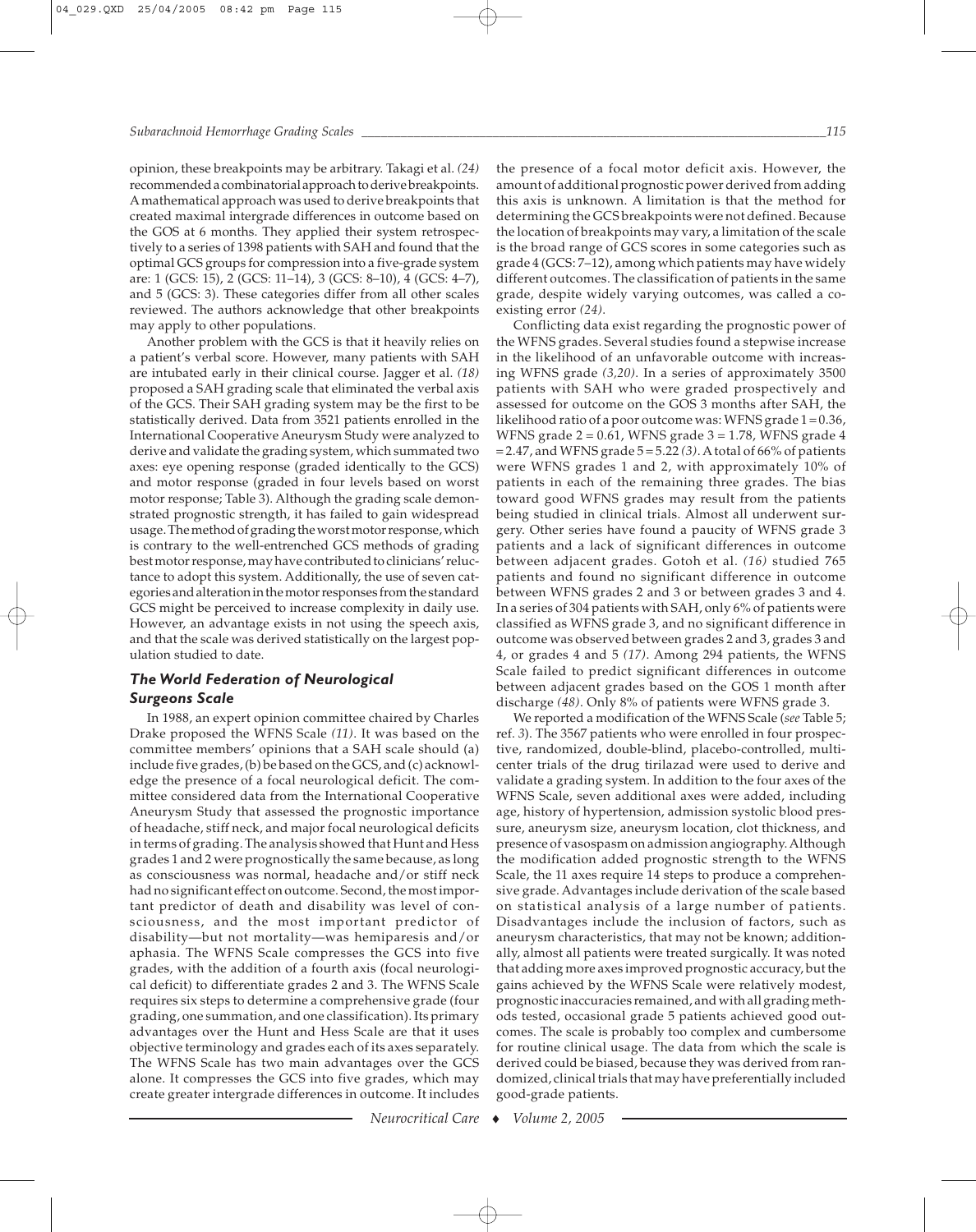| Grading Scale Using Eight Clinical and Radiological Factors <sup>a</sup> |                          |             |                            |                                             |                      |                      |                |                        |
|--------------------------------------------------------------------------|--------------------------|-------------|----------------------------|---------------------------------------------|----------------------|----------------------|----------------|------------------------|
| Points                                                                   | <b>WFNS</b><br>grade     | Age<br>(yr) | History of<br>hypertension | Admission systolic blood<br>pressure(mm Hg) | Aneurysm<br>size(mm) | Aneurysm<br>location | Clot Thickness | Admission<br>vasospasm |
| $\mathbf{0}$                                                             | $\overline{\phantom{0}}$ | < 50        | N <sub>o</sub>             | < 190                                       | $\leq 12$ mm         | Anterior             | None or thin   | No                     |
|                                                                          |                          | $50 - 69$   | Yes                        | $\geq 190$                                  | $13 - 24$ mm         | Posterior            | Thick          | Yes                    |
| 2                                                                        |                          | $70 - 79$   |                            |                                             | $\geq 25$ mm         |                      |                |                        |
| 3                                                                        | 3                        | $\geq 80$   |                            |                                             |                      |                      |                |                        |
| $\overline{4}$                                                           |                          |             |                            |                                             |                      |                      |                |                        |
| 5                                                                        |                          |             |                            |                                             |                      |                      |                |                        |

**Table 5**

*a* WFNS, World Federation of Neurological Societies.

| Table 6                                   |  |
|-------------------------------------------|--|
| Grading Scale Based on Gerber et al. (14) |  |

| Parameter                                                                                            | Score                                                     |  |  |  |
|------------------------------------------------------------------------------------------------------|-----------------------------------------------------------|--|--|--|
| CT scan                                                                                              | Score 2 points for each site for a<br>maximum of 8 points |  |  |  |
| Interhemispheric, basal,<br>ventricular blood and<br>intracerebral hematoma                          |                                                           |  |  |  |
| Neurological grade                                                                                   |                                                           |  |  |  |
| Grades 1–3 (alert and<br>oriented with or without<br>cranial nerve palsy or<br>neurological deficit) | Subtract 1 point from total<br>scan score                 |  |  |  |
| Grade 4 (drowsy with or<br>without disorientation)                                                   | Leave total scan score unchanged                          |  |  |  |
| Grade 5–6 (drowsy and<br>major deficit or coma)                                                      | Add 5 points to total scan score                          |  |  |  |

Abbreviations: CT, computed tomography.

#### *Other Scales*

Gerber et al. *(14)* prospectively studied three series of patients with SAH with data collected over different times (Table 5). Prognostic factors were identified in the earliest series and were used to develop a grading scale that was tested for accuracy on subsequent series of patients. Clinical grading was based on the Cooperative Aneurysm Study Neurological Scale *(47)*. Subarachnoid clot on admission CT scan was graded by giving 2 points each for the presence of interhemispheric, basal, ventricular, and intracerebral hemorrhage, for a maximum score of 8. A grading scale was derived based on the clinical grade, and CT grade (Table 6), and patients who were divided into three risk categories (low risk: –1; medium risk: 0–2; high risk: >2), which were shown to significantly correlate with death and recovery based on outcome assessed at 3 months using a scale similar to the GOS. This study was meritorious because of its prospective derivation and because patients who were not selected for surgery were included, although the number of patients studied was relatively small (80–100 for each study) and they represented only about 61% of those admitted during the study.

Claassen et al. *(25)* prospectively studied a consecutive cohort of 413 patients with SAH. The goal was to determine the effect of physiological variables on outcome in these patients. A physiological derangement score was derived by assigning points for arterio-alveolar gradient greater than 125 mmHg, serum bicarbonate less than 20 mmol/L, serum glucose greater than 180 mg/dL, and mean arterial blood pressure less than 70 or greater than 130 mmHg. A multivariate model was constructed using clinical and radiological variables to predict poor outcome at 3 months on the modified Rankin scale. Hunt and Hess grade, loss of consciousness, aneurysm size, intraventricular hemorrhage, and rebleeding were significant predictors of outcome; however, including the physiological derangement score improved outcome prediction.

#### **Discussion**

A grading scale serves two primary functions. First, it is a system for classification of data. However, a grading scale is a more sophisticated instrument than a classification system, because the term "grading" implies that some type of directional axis is used as the basis for classification. In this way, a grading scale is a tool for measuring its primary axis. For most of the grading scales included in this article, the primary axis is the clinical severity of SAH, and the grading scale attempts to convert a qualitative impression of SAH severity into a quantitative measurement with the purpose of estimating prognosis early. The characteristics and requirements for an ideal SAH grading scale have been discussed *(19,24)*:

- 1. Aid clinicians in making patient management decisions that are influenced by the severity of SAH.
- 2. Guide prognosis so that clinicians, patients, and family members can have appropriate expectations for outcome. In this role, it is also essential for clinicians to thoroughly understand the prognostic limitations of the grading scale.
- 3. Facilitate communication between physicians to describe individual patients and to compare similar groups of patients in multicenter studies that examine the impact of new treatment strategies.
- 4. Enable clinicians to track a patient's status serially to detect and quantify changes in the severity of disease. This is a critical use, but most units probably use the GCS or a modification thereof (e.g., Japanese coma score).

To meet these criteria, the scale must *(24)*: (a) have significant correlation with outcome and significant differences in outcome between grades; (b) be easy to use and have low intra- and interobserver variability; (c) be able to be applied retrospectively.

It follows that a useful grading scale should emerge as a significant factor predictive of outcome in studies using multivariate analysis to determine prognostic factors for outcome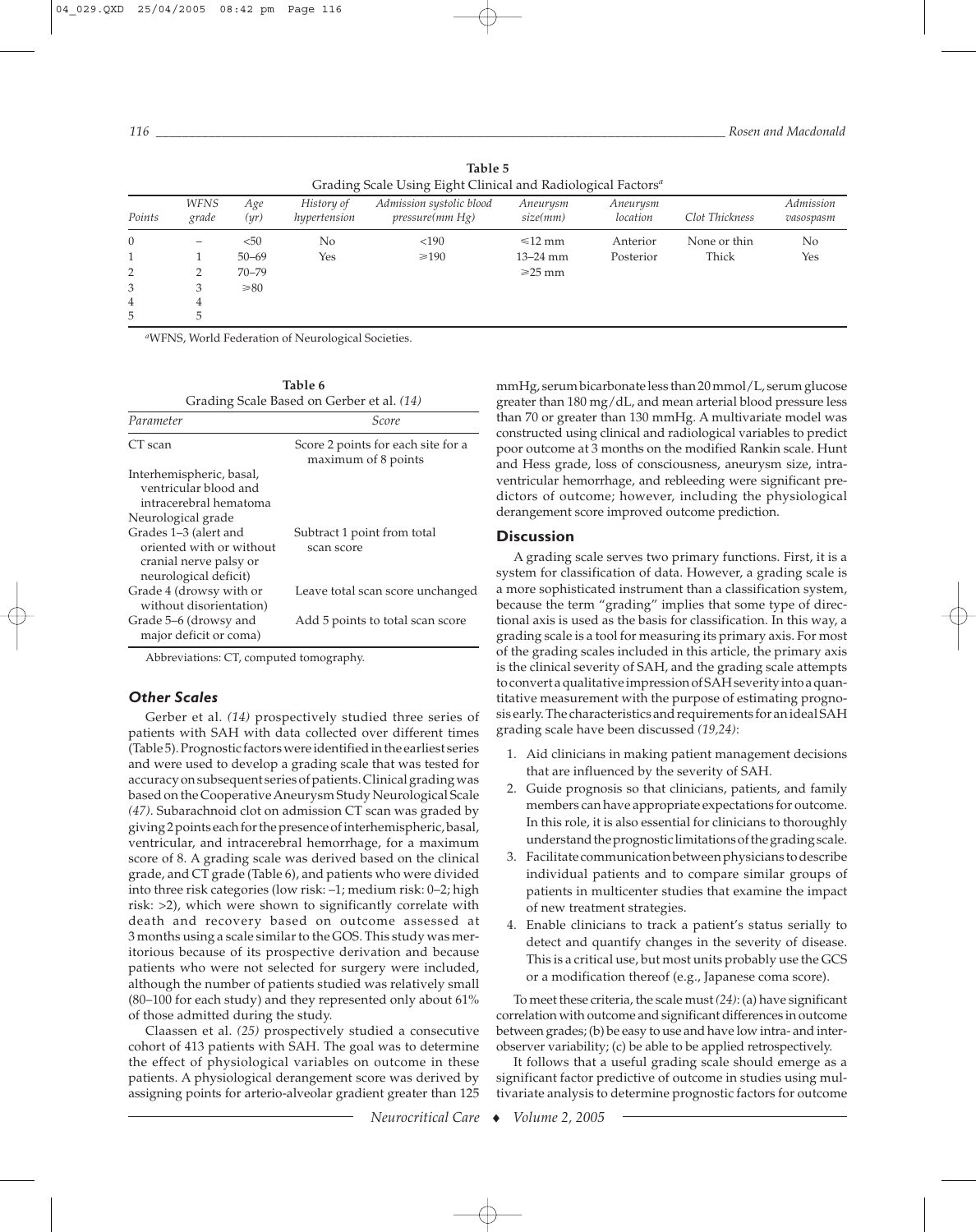after SAH *(3,30)*. Lindsay and colleagues proposed the approach that is used to develop grading scales by some authors *(3,50)*, which is to identify prognostic factors for outcome (including clinical factors, patient age, blood pressure, aneurysm site, and size) and to develop an index based on these factors *(25)*. Statistically, a grading scale with fewer grades has a higher chance of differentiating between outcomes, depending on where the breakpoint in the scale was placed. The predictive ability of the grading scale also depends on the outcome scale used. It is statistically easier to correlate grade with a dichotomous outcome measure than with a more complex outcome scale. In terms of each of these factors, although data are currently limited, the GCS best fulfills the intra- and interobserver variability criterion.

Because of the limitations of the current grading scale data, it is unreasonable to strongly advocate universal adoption of any of the available SAH grading scales. The final judgment of a grading scale's value is based on the clinical community's willingness to use it. No SAH grading scale has approached universal acceptance, which is likely emblematic of the clinical community's dissatisfaction with all of the available scales. The GCS has gained widespread acceptance in the evaluation of brain injury. If SAH is viewed as simply another form of brain injury, then one might question why the GCS is not an adequate SAH scale. Current data suggest that the relatively greater objectivity and precision of the GCS compared to other scales (demonstrated in part by the lower degree of intra- and interobserver variability) are a step forward from the Hunt and Hess Scale. However, in the 30 years since the GCS was proposed, the search for a SAH grading scale has continued. This may be because SAH is a unique form of brain injury, or it may simply reflect the inaccuracies inherent in the clinical assessment of patients with SAH who may be sedated or otherwise unaccessible because their clinical condition appears worse than it is as a result of reversible causes or because they deteriorate irreversibly for some reason after a clinical grade is determined. It remains to be determined whether or not a biochemical marker of brain injury will improve prognostic accuracy, although the additional predictive value of physiological variables reported by Claassen and colleagues supports further work in this area *(25,51,52)*. Because of these inaccuracies, it should be emphasized that a grading scale is only one tool on which to gage the potential outcome, and the etiology of poor neurological condition, in addition to multiple other factors, needs to be considered before making decisions regarding treatment of the patient with SAH.

Undoubtedly, it will be necessary for new grading scales to be proposed. The increased use of endovascular treatment of ruptured aneurysms may alter factors prognostic for outcome. Other treatments may arise, and the epidemiology of SAH could change. Finally, the outcome measure used may be sensitive to different aspects of the condition of the patient immediately following the SAH.

For future scale development, it is suggested that grading scales be derived from statistical analysis of large patient series and not based simply on expert opinion. However, the creation of new grading scales should not overshadow work on the validation and comparison of existing grading scales. The validity, precision, and prognostic power of a grading scale should be prospectively evaluated and compared to existing

scales in large patient series. Consideration needs to be given to the assessment of patients who are sedated, whether the best or worst grade should be used, and whether grading scales apply to special populations—such as children. A retrospective study of 56 patients with SAH who were assessed for outcome at 6 months using the GOS found that the worst grade recorded on the WFNS Scale or GCS before surgery was most closely correlated with outcome *(53)*. Another study noted that clinical grade immediately before surgery was more closely correlated with outcome than admission grade *(29)*. Presently, SAH studies might best report the GCS in total and, possibly, the scores on each axis as well as information regarding all known prognostic factors for outcome after SAH *(3,28,55)*. The ability to publish data online appears to allow and warrant the inclusion of as much detail as possible.

#### **Acknowledgments**

R. Loch Macdonald is supported by grants from the National Institutes of Health and the American Heart Association.

#### **References**

- 1. Fox JL. Intracranial Aneurysms. New York: Springer-Verlag, 1983.
- 2. Bramwell E. The etiology of recurrent ocular paralysis (including periodic ocular paralysis and ophthalmoplegic migraine). Edinburgh Med J 1933;40:209–218.
- 3. Rosen DS, Macdonald RL. Grading of subarachnoid hemorrhage: modification of the world World Federation of Neurosurgical Societies scale on the basis of data for a large series of patients. Neurosurgery 2004;54:566–575.
- 4. Botterell EH, Lougheed WM, Scott JW, Vandewater SL. Hypothermia, and interruption of carotid, or carotid and vertebral circulation, in the surgical management of intracranial aneurysms. J Neurosurg 1956;13:1–42.
- 5. Nishioka H. Report on the cooperative study of intracranial aneurysms and subarachnoid hemorrhage. Section VII. I. Evaluation of the conservative management of ruptured intracranial aneurysms. J Neurosurg 1966;25:574–592.
- 6. Lindsay KW, Teasdale GM, Knill-Jones RP, Murray L. Assessment of the consequences of subarachnoid haemorrhage. Acta Neurochir 1982;63:59–64.
- 7. Hunt WE, Hess RM. Surgical risk as related to time of intervention in the repair of intracranial aneurysms. J Neurosurg 1968;28:14–20.
- 8. Hunt WE, Kosnik EJ. Timing and perioperative care in intracranial aneurysm surgery. Clin Neurosurg 1974;21:79–89.
- 9. Fisher CM, Kistler JP, Davis JM. Relation of cerebral vasospasm to subarachnoid hemorrhage visualized by computerized tomographic scanning. Neurosurgery 1980;6:1–9.
- 10. Teasdale G, Jennett B. Assessment of impaired consciousness and coma: a practical scale. Lancet 1974;2:81–84.
- 11. Drake CG, Hunt WE, Sano K, et al. Report of World Federation of Neurological Surgeons Committee on a universal subarachnoid hemorrhage grading scale. J Neurosurg 1988;68:985–986.
- 12. Cavanagh SJ, Gordon VL. Grading scales used in the management of aneurysmal subarachnoid hemorrhage: a critical review. J Neurosci Nurs 2002;34:288–295.
- 13. van Gijn J, Bromberg JE, Lindsay KW, Hasan D, Vermeulen M. Definition of initial grading, specific events, and overall outcome in patients with aneurysmal subarachnoid hemorrhage. Asurvey. Stroke 1994;25:1623–1627.
- 14. Gerber CJ, Lang DA, Neil-Dwyer G, Smith PW. A simple scoring system for accurate prediction of outcome within four days of a subarachnoid haemorrhage. Acta Neurochir 1993;122:11–22.
- 15. Gotoh O, Tamura A, Yasui N, Nihei H, Manaka S, Suzuki A et al. [Japan coma scale in the prediction of outcome after early surgery

*Neurocritical Care* ♦ *Volume 2, 2005*